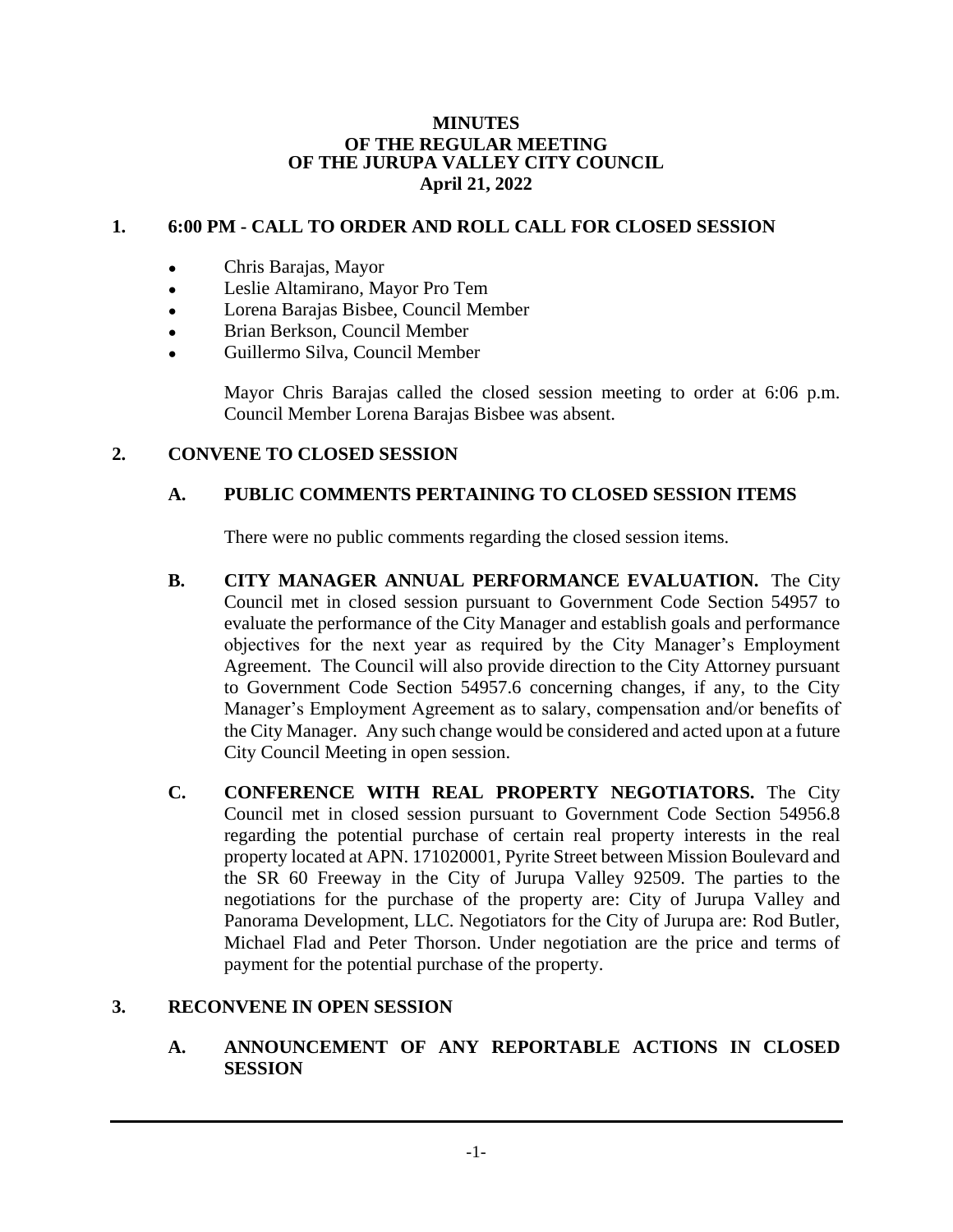City Attorney Peter Thorson announced that there were no reportable actions taken.

## **4. 7:00 PM - CALL TO ORDER AND ROLL CALL FOR REGULAR SESSION**

- Chris Barajas, Mayor
- Leslie Altamirano, Mayor Pro Tem
- Lorena Barajas Bisbee, Council Member
- Brian Berkson, Council Member
- Guillermo Silva, Council Member

Mayor Chris Barajas called the regular meeting to order at 7:04 p.m. Council Member Lorena Barajas Bisbee was absent.

# **5. INVOCATION**

**6. PLEDGE OF ALLEGIANCE** was led by Joe Perez.

# **7. APPROVAL OF AGENDA**

**A motion was made by Mayor Pro Tem Altamirano, seconded by Council Member Guillermo Silva, to approve the Agenda.**

**Ayes: L. Altamirano, C. Barajas, B. Berkson, G. Silva Noes: None Absent: L. Barajas Bisbee**

## **8. PRESENTATIONS**

# **A. PROCLAMATION PROCLAIMING DONATE LIFE MONTH**

Allen Jolley, representing One Legacy discussed the importance of organ donation. He spoke in honor of his daughter Caitlyn whose death made possible the gift of life for an 8-month old child and helped provide needed organs to two others. He thanked the Council for their recognition and encouraged greater awareness of organ and tissue donation.

## **B. PROCLAMATION CELEBRATING THE 40TH ANNIVERSARY OF CALIFORNIA FAMILY LIFE CENTER**

Jeremy Mann, representing the Rubidoux Youth Opportunity Center and representing California Family Life Center, provided information on the services they provide which includes being a foster agency, adoption services, job training, and transitional youth homes. Mr. Mann thanked the Council for their recognition of this noteworthy milestone.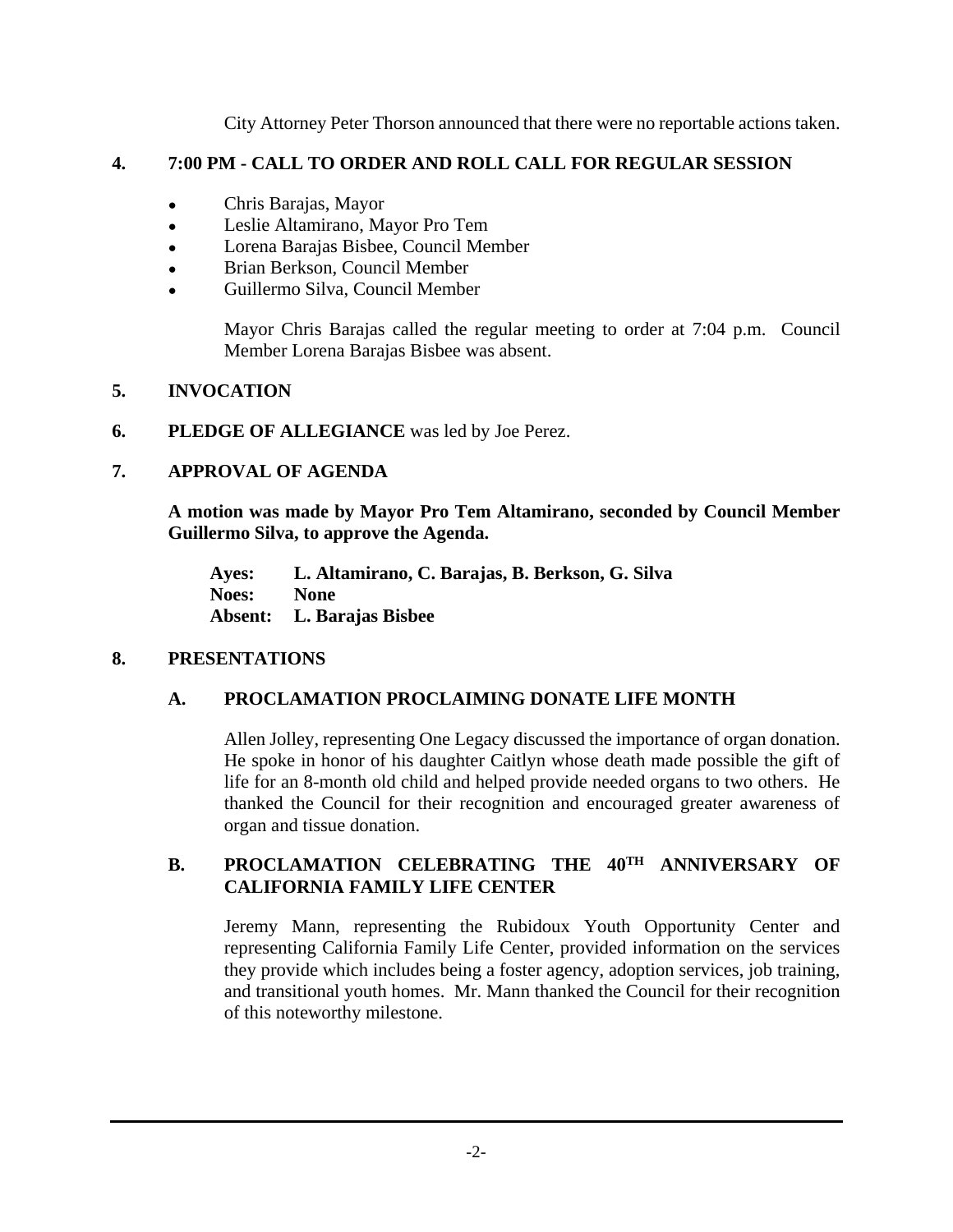## **9. PUBLIC APPEARANCE/COMMENTS**

Bobby Renae spoke on behalf of homeowners from Mira Loma who are concerned about high-density clustered apartments and single-family dwellings that will impact their equestrian and animal keeping community. The residents would like open and productive discussion over such quality of life issues.

Luis Diaz spoke as a 30 year-resident of Dodge Street, stating that he is concerned about the new rolled curbs that are a danger to horseback riders. The curbs will also impact the location of mailboxes which will cause damage to the horse trail.

Thomas Elder voiced a concern that the current state of Mira Loma needs to be cleaned up as there are couches, furniture and graffiti scattered throughout the neighborhood and he is tired of the way it looks.

# **10. INTRODUCTIONS, ACKNOWLEDGEMENTS, COUNCIL COMMENTS AND ANNOUNCEMENTS**

Council Member Brian Berkson discussed the drive-thru pet vaccine clinic that was held a few weeks ago which provided over 250 vaccinations at no charge. Due to the success of the clinic, the County Animal Control Services will host another drive-thru vaccine clinic on Friday, April 29<sup>th</sup> at the City's Operations Center at 5293 Mission Boulevard.

Mayor Chris Barajas advised that the previous speaker may address his concerns regarding the rolled curb to Paul Toor, Public Works Director. He announced that the City's new food bank in partnership with the United Sikh Mission will have their grand opening this Saturday at 10:00 am. The event will include a food distribution for the first 500 attendees.

# **11. CITY COUNCIL MEMBER ORAL/WRITTEN REPORTS REGARDING REGIONAL BOARDS AND COMMISSIONS**

- **A. MAYOR CHRIS BARAJAS**
	- **1. Mayor Barajas gave an update on the Western Riverside Council of Governments – Administration & Finance Committee meeting of April 13, 2022.**
	- **2. Mayor Barajas gave an update on the Western Community Energy Joint meeting of the Board of Directors and Technical Advisory Committee of April 13, 2022.**

## **B. COUNCIL MEMBER BRIAN BERKSON**

**1. Council Member Berkson gave an update on the Metrolink / Southern California Regional Rail Authority meeting of April 8, 2022.**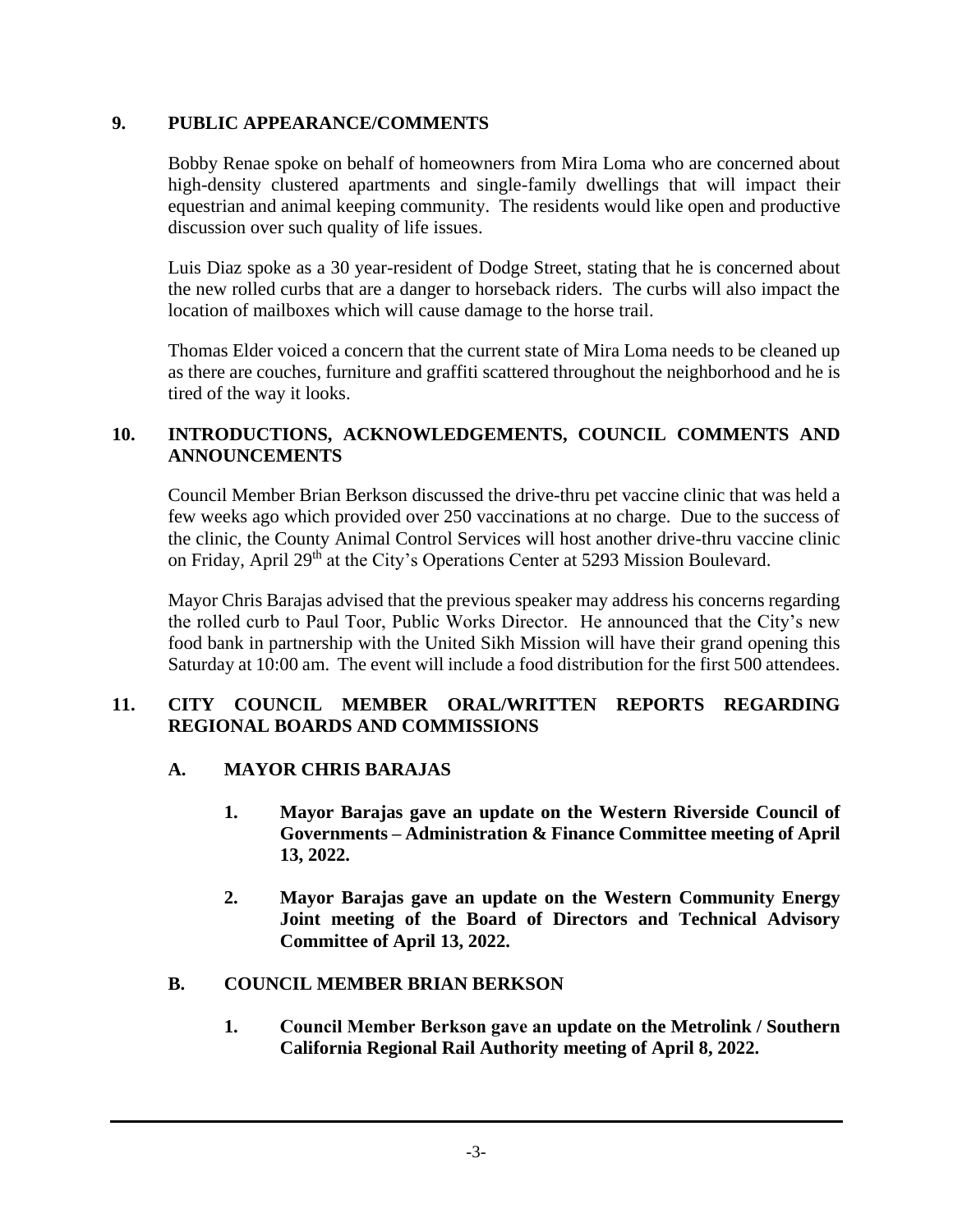- **2. Council Member Berkson gave an update on the Transportation Now Coalition meeting of April 14, 2022.**
- **3. Council Member Berkson gave an update on the Mobile Source Air Pollution Reduction Review Committee meeting of April 21, 2022.**

#### **C. COUNCIL MEMBER GUILLERMO SILVA**

**1. Council Member Silva gave an update on the Northwest Mosquito and Vector Control District meeting of April 21, 2022.**

#### **12. CITY MANAGER'S UPDATE**

#### **A. COMMUNITY NEWS AND UPCOMING EVENTS**

City Manager Rod Butler gave a presentation on the following upcoming events: 1) the Jurupa Valley Food Pantry grand opening on April 23, 2022; 2) a Town Hall meeting for Council District 4 on April 26, 2022; 3) a drive-through pet adoption clinic for Jurupa Valley residents at the Jurupa Valley Operations Center on April 29, 2022; 4) a Spring Community Clean up on Saturday, April 30, 2022; 5) Mayor's Prayer Breakfast on May 5, 2022; 6) a blood donation event on May 26, 2022; 7) and a Save the Date for the upcoming Veterans Parade on November 12, 2022. Additional information is available on the City's website at: [www.jurupavalley.org](http://www.jurupavalley.org/)

Joe Perez, Community Development Director, announced that the City received some excellent news today that he wanted to share with members of the audience. The City of Jurupa Valley's General Plan Housing Element has been certified by the California Department of Housing and Community Development (HCD), signifying the City's compliance with State Housing Element law. Mr. Perez noted that Jurupa Valley is only the second city in the County of Riverside to have a certified Housing Element. He commended Jean Ward and Mary Wright and members of the Community Development Department team for their efforts.

Further discussion followed.

Mayor Chris Barajas commended everyone who had input on the Housing Element, while still protecting the City's rural areas. He specifically thanked City staff, the members of the City Council, and members of the Planning Commission.

Thomas Elder discussed the new housing legislation that will bring higher density housing to the City. He asked that the Council not put any time or energy into the Sikh Mission.

Bobby Renae stated that she loves Jurupa Valley and she urges everyone to take care of each other and respect all people.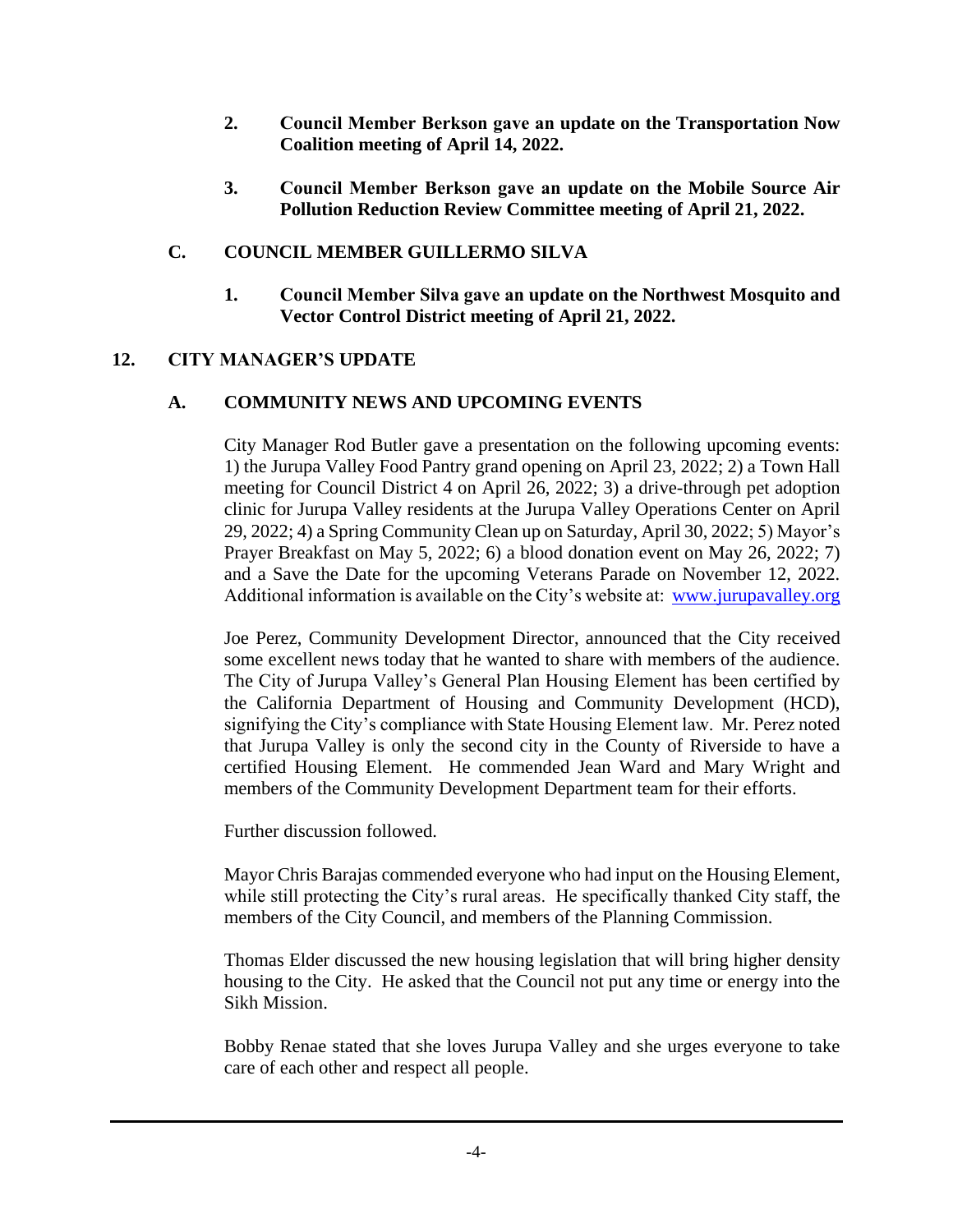#### **13. SHERIFF'S DEPARTMENT UPDATE**

Mayor Chris Barajas announced that this item will be continued to the May 19, 2022 meeting.

#### **14. APPROVAL OF MINUTES**

#### **A. APRIL 7, 2022 REGULAR MEETING**

**A motion was made by Mayor Pro Tem Leslie Altamirano, seconded by Council Member Guillermo Silva, to approve the Minutes of the April 7, 2022 regular meeting.**

**Ayes: L. Altamirano, C. Barajas, B. Berkson, G. Silva Noes: None Absent: L. Barajas Bisbee**

#### **15. CONSENT CALENDAR**

## **A. COUNCIL APPROVAL OF A MOTION TO WAIVE THE READING OF THE TEXT OF ALL ORDINANCES AND RESOLUTIONS INCLUDED IN THE AGENDA**

Requested Action: That the City Council waive the reading of the text of all ordinances and resolutions included in the agenda.

#### **B. REAFFIRM FINDINGS AUTHORIZING CITY COUNCIL TO MEET IN WHOLE OR IN PART BY TELECONFERENCING UNDER GOVERNMENT CODE SECTION 54953(e) DURING THE COVID-19 STATE AND LOCAL EMERGENCY**

Requested Action: That the City Council adopt Resolution No. 2022-32, entitled:

**A RESOLUTION OF THE CITY COUNCIL OF THE CITY OF JURUPA VALLEY, CALIFORNIA, AUTHORIZING PUBLIC MEETINGS OF THE CITY COUNCIL TO BE HELD WITH A TELECONFERENCE OPTION FOR MEMBERS OF THE CITY COUNCIL AND THE PUBLIC DUE TO THE GOVERNOR'S DECLARATION OF EMERGENCY AND THE CITY COUNCIL'S DECLARATION OF LOCAL EMERGENCY PURSUANT TO GOVERNMENT CODE SECTION 54953(e), AND MAKING FINDINGS AND DETERMINATIONS REGARDING THE SAME**

**C. APPROVAL OF JOINT COMMUNITY FACILITIES AGREEMENT BY AND BETWEEN JURUPA UNIFIED SCHOOL DISTRICT, CENTURY COMMUNITIES OF CALIFORNIA, LLC, AND THE CITY OF JURUPA VALLEY FOR IMPROVEMENTS RELATED TO TENTATIVE TRACT MAP**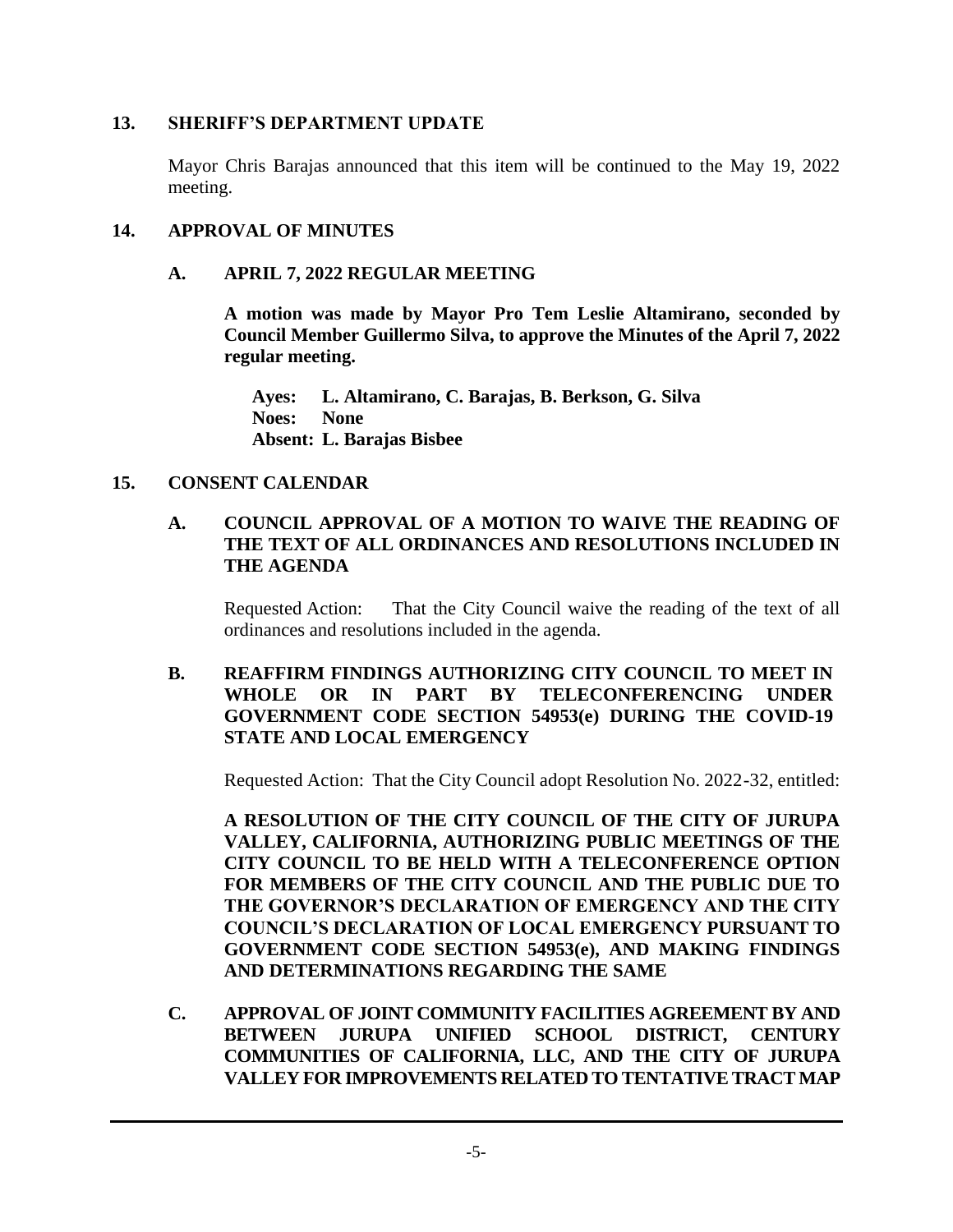## **NO. 37640 EMERALD RIDGE SOUTH; AVALON STREET, CANAL STREET, CANAL STREET EXTENSION, AND 30TH STREET**

- **1.** Requested Action: That the City Council approve the Joint Community Facilities Agreement by and Between Jurupa Unified School District, the City of Jurupa Valley, and Century Communities of California, LLC; and
- **2.** Authorize the City Manager to execute the agreement in substantially the form and format attached to the staff report as approved by the City Attorney.

## **D. APPROVAL OF FINAL PARCEL MAP NO. 37528, GENERALLY LOCATED ON THE SOUTHEAST CORNER OF RUBIDOUX BOULEVARD AND EL RIVINO ROAD, INCLUDING ACCEPTANCE OF OFFERS OF DEDICATION, AND ACCEPTANCE OF IMPROVEMENT FINANCIAL SECURITIES BONDS (AGUA MANSA COMMERCE PREDEV, LLC)**

- **1.** Requested Action: That the City Council approve Final Parcel Map 37528 and accept the following dedications:
	- **a.** the real property described as an easement for public street and public utility purposes over Lots "A" through "F", inclusive, as shown on Parcel Map No. 37528.
	- **b.** the real property described as an easement for public utility purposes together with the right of ingress and egress for emergency vehicles over and within Lots "G" through "W", inclusive, as shown on Parcel Map No. 37528.
- **2.** Authorize the Mayor and City Clerk to sign Final Parcel Map No. 37528;
- **3.** Approve and authorize the Mayor and City Clerk to execute the Subdivision Agreements; and
- **4.** Accept the surety bonds for construction of related off-site improvements, and placement of survey monumentation.

**A motion was made by Council Member Brian Berkson, seconded by Mayor Pro Tem Leslie Altamirano, to approve the Consent Calendar.**

**Ayes: L. Altamirano, C. Barajas, B. Berkson, G. Silva Noes: None Absent: L. Barajas Bisbee**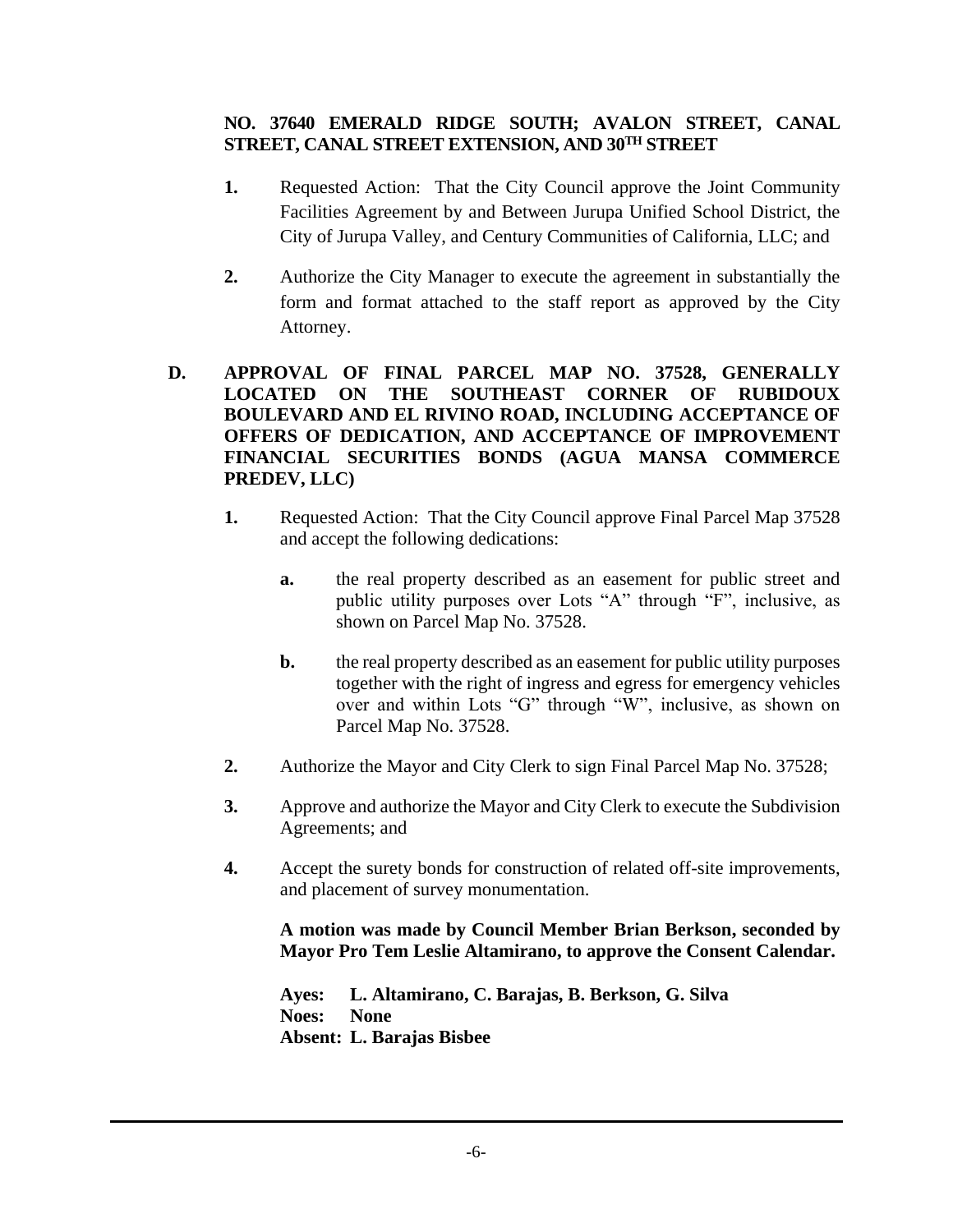## **16. CONSIDERATION OF ANY ITEMS REMOVED FROM THE CONSENT CALENDAR**

#### **17. PUBLIC HEARINGS**

#### **A. PUBLIC HEARING FOR THE COMMUNITY DEVELOPMENT BLOCK GRANT (CDBG) ANNUAL ACTION PLAN (2022-2023)**

Staff Report presented by Amy Sells, Principal Management Analyst.

Mayor Chris Barajas opened the public hearing and called for any public comments.

Tyler Byrne expressed his disappointment in the decision to deny some of the applicants that applied for CDBG grant funding. After going through the CDBG workshop, studying the information and requirements and submitting his application to the CDAC, he did not anticipate the outcome.

Leonard Jarman, representing Path of Life Ministries, gave an update on the services they provide which includes an outreach team, transitional housing, crisis intervention, Veterans housing, and short-term housing.

Thomas Elder discussed his views of how the funding for the CDBG grant funding is being allocated.

There being no further comments, the public hearing was closed.

**A motion was made by Mayor Pro Tem Leslie Altamirano, seconded by Council Member Guillermo Silva, to receive and file the 2022-2023 Annual Action Plan; and adopt Resolution No. 2022-33, entitled:**

**A RESOLUTION OF THE CITY COUNCIL OF THE CITY OF JURUPA VALLEY, CALIFORNIA, ADOPTING THE ANNUAL ACTION PLAN (2022-2023) FOR THE CITY'S COMMUNITY DEVELOPMENT BLOCK GRANT (CDBG) PROGRAM**

| Ayes:        | L. Altamirano, C. Barajas, B. Berkson, G. Silva |
|--------------|-------------------------------------------------|
| <b>Noes:</b> | <b>None</b>                                     |
|              | Absent: L. Barajas Bisbee                       |

**B. PUBLIC HEARING TO CONSIDER (1) AN ORDINANCE TO AMEND CHAPTER 3.75 OF THE MUNICIPAL CODE TO CLARIFY THE METHOD USED FOR CALCULATING DEVELOPMENT IMPACT FEES FOR RETAIL/SERVICE/OFFICE, BUSINESS PARK, INDUSTRIAL, AND RESIDENTIAL USES AND COMMERCIAL LODGING AND MIXED USE DEVELOPMENTS, AND (2) A RESOLUTION TO ADOPT A**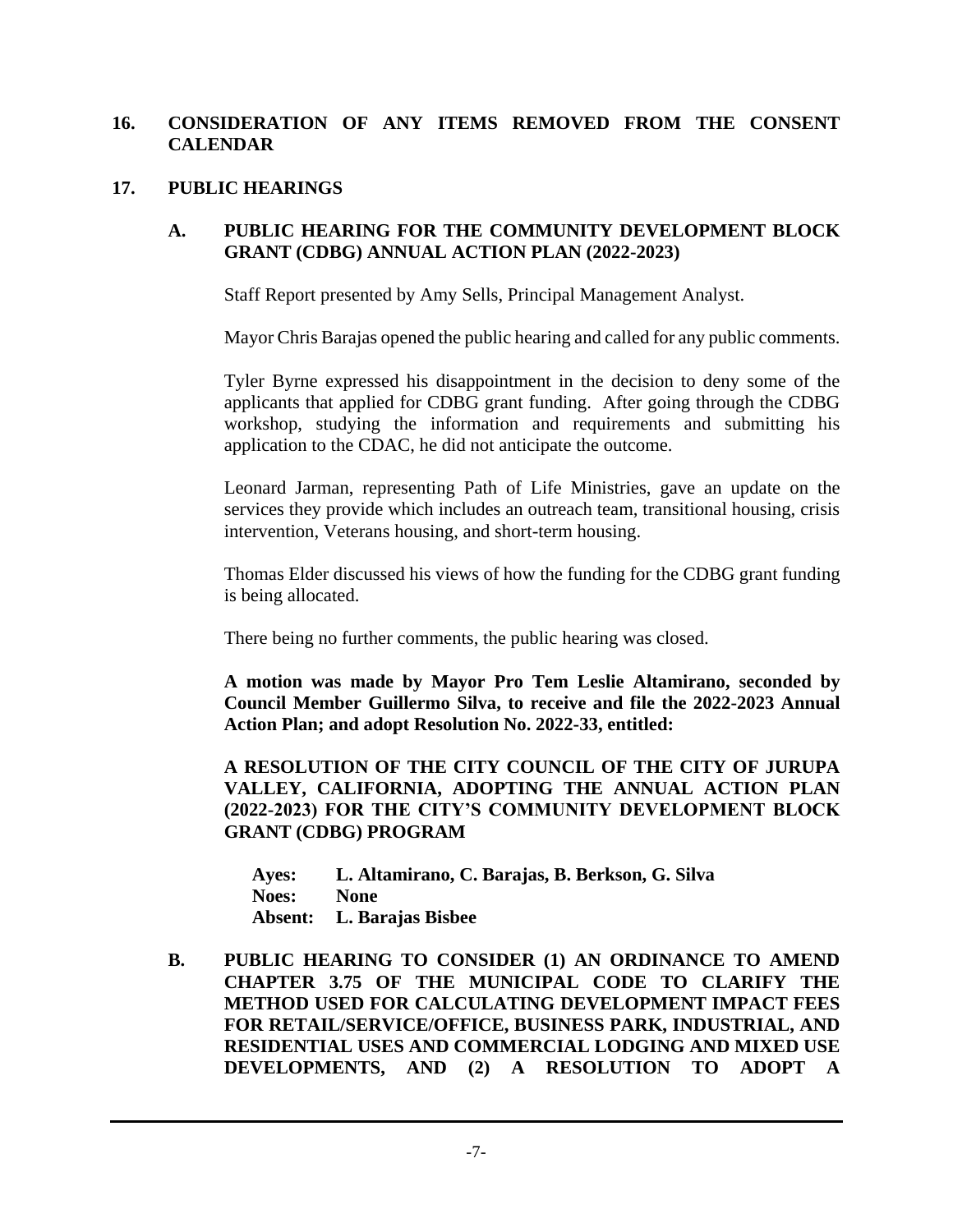#### **DEVELOPMENT IMPACT FEE FOR ACCESSORY DWELLING UNITS, AND MAKING A FINDING OF EXEMPTION UNDER CEQA**

Mayor Chris Barajas opened the public hearing and called for any public comments.

There being no further comments, the public hearing was continued to the May 5, 2022 Council meeting.

**By consensus, the City Council continued the public hearing to the regularly scheduled City Council meeting on May 5, 2022.** 

**Ayes: L. Altamirano, C. Barajas, B. Berkson, G. Silva Noes: None Absent: L. Barajas Bisbee**

### **C. PUBLIC HEARING TO CONSIDER A RESOLUTION ADDING AN SB 9 TWO-UNIT DEVELOPMENT APPLICATION FEE TO THE SCHEDULE OF ZONING FEES AND AN URBAN LOT SPLIT APPLICATION FEE TO THE SCHEDULE OF SUBDIVISION FEES**

Staff Report presented by Dianne Guevara, Deputy Director of Community Development. Ms. Guevara provided background on Senate Bill 9, noting that the legislation requires the ministerial approval of a subdivision of one lot into two lots in a single-family residential zone and a second dwelling unit in a single-family residential zone. Last January, the Council adopted an urgency ordinance with design standards in order to limit the impacts from the density increases in singlefamily zones. Tonight, the Council is being asked to consider the associated fee that is needed to cover the costs to process proposed SB 9 applications.

Mayor Chris Barajas opened the public hearing and called for any public comments.

Bobby Renae commented on the SB 9 legislation. She asked how the legislation will affect future development and how she could set up a meeting with Council to become better informed.

Mayor Chris Barajas outlined some of the main provisions of Senate Bill 9 and future housing bills that are being considered by the legislature.

Council Member Brian Berkson discussed how state legislation is eroding local control over housing and zoning issues and how the Council has limited authority once the legislation is passed.

There being no further comments, the public hearing was closed.

**A motion was made by Mayor Pro Tem Leslie Altamirano, seconded by Council Member Guillermo Silva, to adopt Resolution No. 2022-35, entitled:**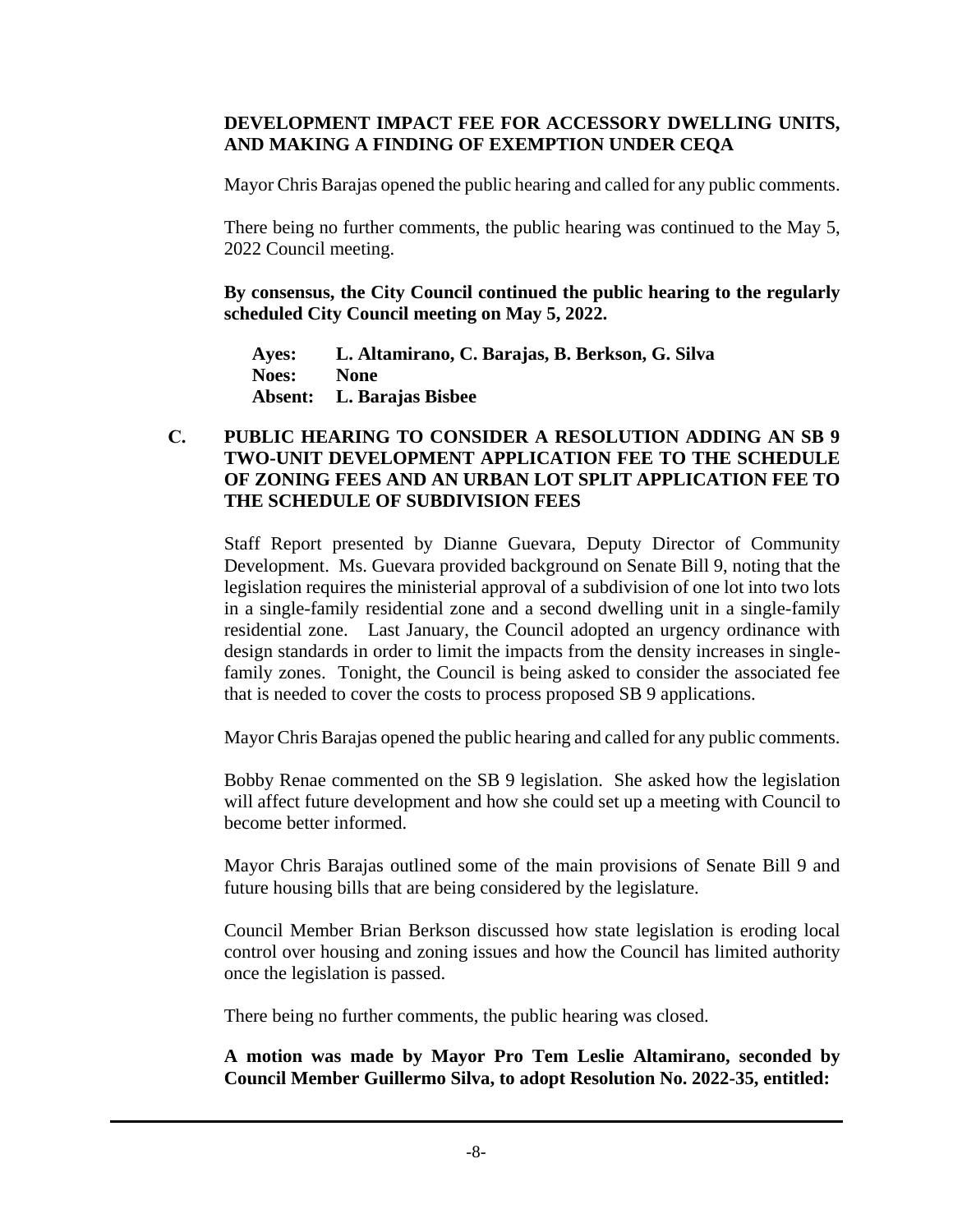**A RESOLUTION OF THE CITY COUNCIL OF THE CITY OF JURUPA VALLEY, CALIFORNIA, AMENDING THE SCHEDULE OF ZONING FEES ESTABLISHED PURSUANT TO SECTION 3.65.030 OF THE JURUPA VALLEY MUNICIPAL CODE TO ADD AN SB 9 TWO-UNIT DEVELOPMENT APPLICATION FEE, AND AMENDING THE SCHEDULE OF SUBDIVISION FEES ESTABLISHED PURSUANT TO SECTION 3.65.060 OF THE JURUPA VALLEY MUNICIPAL CODE TO ADD AN URBAN LOT SPLIT APPLICATION FEE, AND FINDING THE ACTION EXEMPT FROM CEQA PURSUANT TO CEQA GUIDELINES SECTIONS 15061 AND 15378 AND PUBLIC RESOURCES CODE SECTION 21080(b)(8)(A)**

**Ayes: L. Altamirano, C. Barajas, B. Berkson, G. Silva Noes: None Absent: L. Barajas Bisbee**

#### **18. COUNCIL BUSINESS**

## **A. CONSIDERATION TO RESTRUCTURE THE TRAFFIC SAFETY COMMITTEE**

Staff Report presented by Paul Toor, Director of Public Works. Mr. Toor explained that this proposal is to expand the roles and responsibilities of the Traffic Safety Committee by adding additional duties such as reviewing and recommending Public Works programs and other infrastructure obligations. Additionally, the Committee could assist the Council in reviewing and developing tree maintenance policies; review and recommend refuse rates and recycling programs, and review and recommend Capital Improvement Projects.

Mayor Chris Barajas complimented Mr. Tool for his efforts on this item. He voiced his full support for a new Public Works Committee.

Members of the Council echoed Mayor Barajas's comments and voiced support of a Public Works Committee.

**A motion was made by Council Member Guillermo Silva, seconded by Mayor Pro Tem Leslie Altamirano, to direct staff to prepare an ordinance and/or resolution restructuring the City's Traffic Safety Committee to a Public Works Committee and establish the role and responsibilities of the Public Works Committee.**

**Ayes: L. Altamirano, C. Barajas, B. Berkson, G. Silva Noes: None Absent: L. Barajas Bisbee**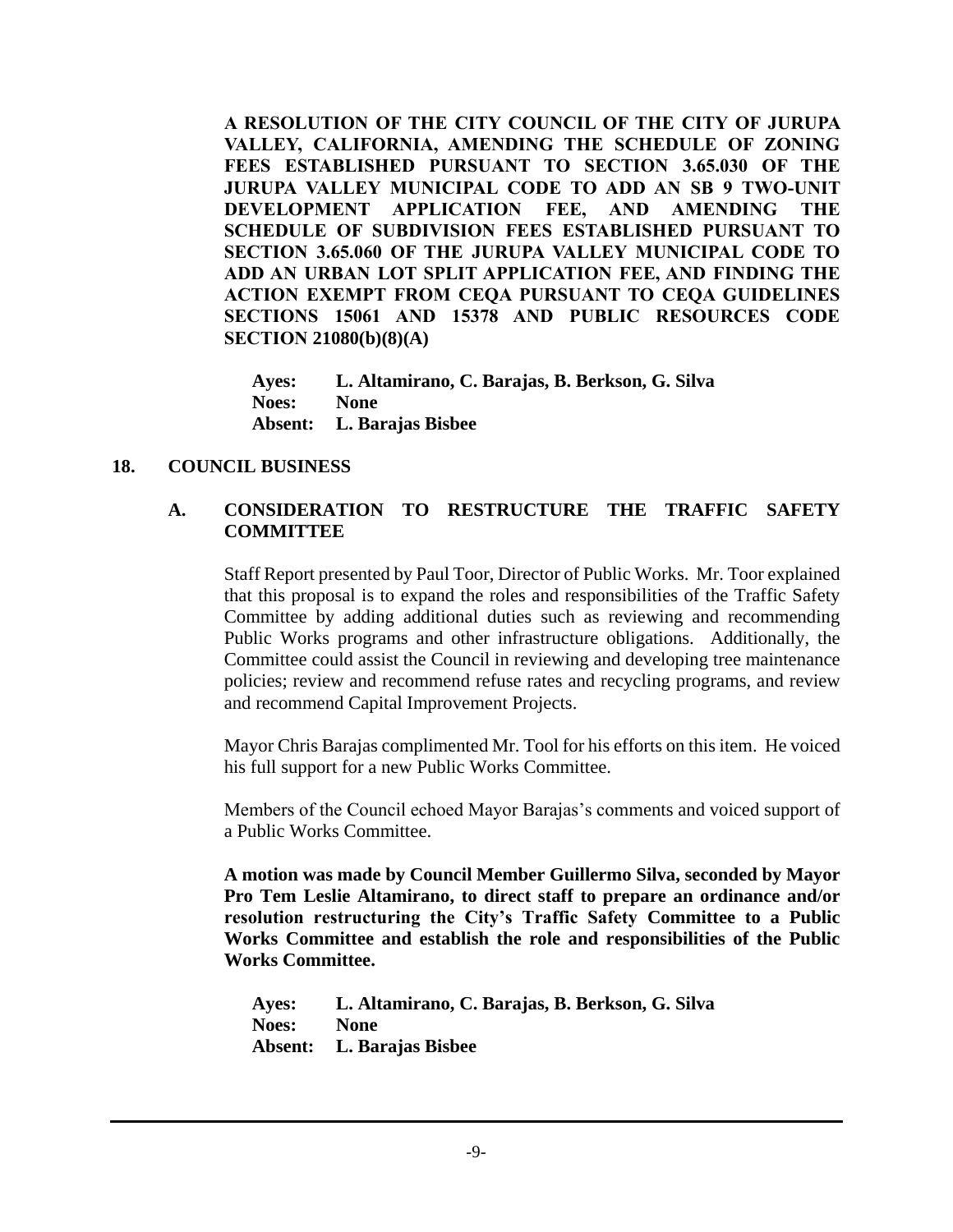## **B. ADOPTION OF THE FIVE-YEAR MEASURE 'A' LOCAL STREETS AND ROADS CAPITAL IMPROVEMENT PROGRAM**

Staff Report presented by Paul Toor, Director of Public Works. Mr. Toor reported that Measure A is voter approved Measure to impose a 0.5% sales tax to be used for transportation system improvements. Measure A was first approved by Riverside County voters in 1988 for a 20 year period. In 2002, voters approved a 30 year extension to continue funding road improvements. To be eligible for Measure A funding, the City is required to submit a five-year Capital Improvement Project report to the Riverside County Transportation Commission, who oversees the program by May 1, 2022. Mr. Toor presented the key projects that will be recommended for funding.

Further discussion followed.

**A motion was made by Mayor Pro Tem Leslie Altamirano, seconded by Council Member Guillermo Silva, to adopt Resolution No. 2022-36, entitled:**

**A RESOLUTION OF THE CITY COUNCIL OF THE CITY OF JURUPA VALLEY, CALIFORNIA, ADOPTING THE FIVE-YEAR MEASURE "A" LOCAL STREETS AND ROADS CAPITAL IMPROVEMENT PROGRAM FOR FISCAL YEARS 2022/2023 THROUGH 2026/2027**

**Ayes: L. Altamirano, C. Barajas, B. Berkson, G. Silva Noes: None Absent: L. Barajas Bisbee**

## **C. DISCUSSION OF DOWNEY PARK REOPENING PLAN**

Staff Report presented by Keith Clarke, Building Department Director.

City Manager Rod Butler read into the record a message from Council Member Lorena Barajas Bisbee that she does not support the reopening of the Downey Street Park as it will disturb the surrounding community by causing traffic, noise, and litter and will strain the resources of the City's Code Enforcement and Sheriff's Department.

Further discussion followed.

**By consensus, the Council directed City staff to come back with a plan for the reopening, which includes hours of operation, how the new park and trail at Paradise Knolls will be integrated with the Downey Street Park, and how some of the quality of life issues will be mitigated and at what cost.**